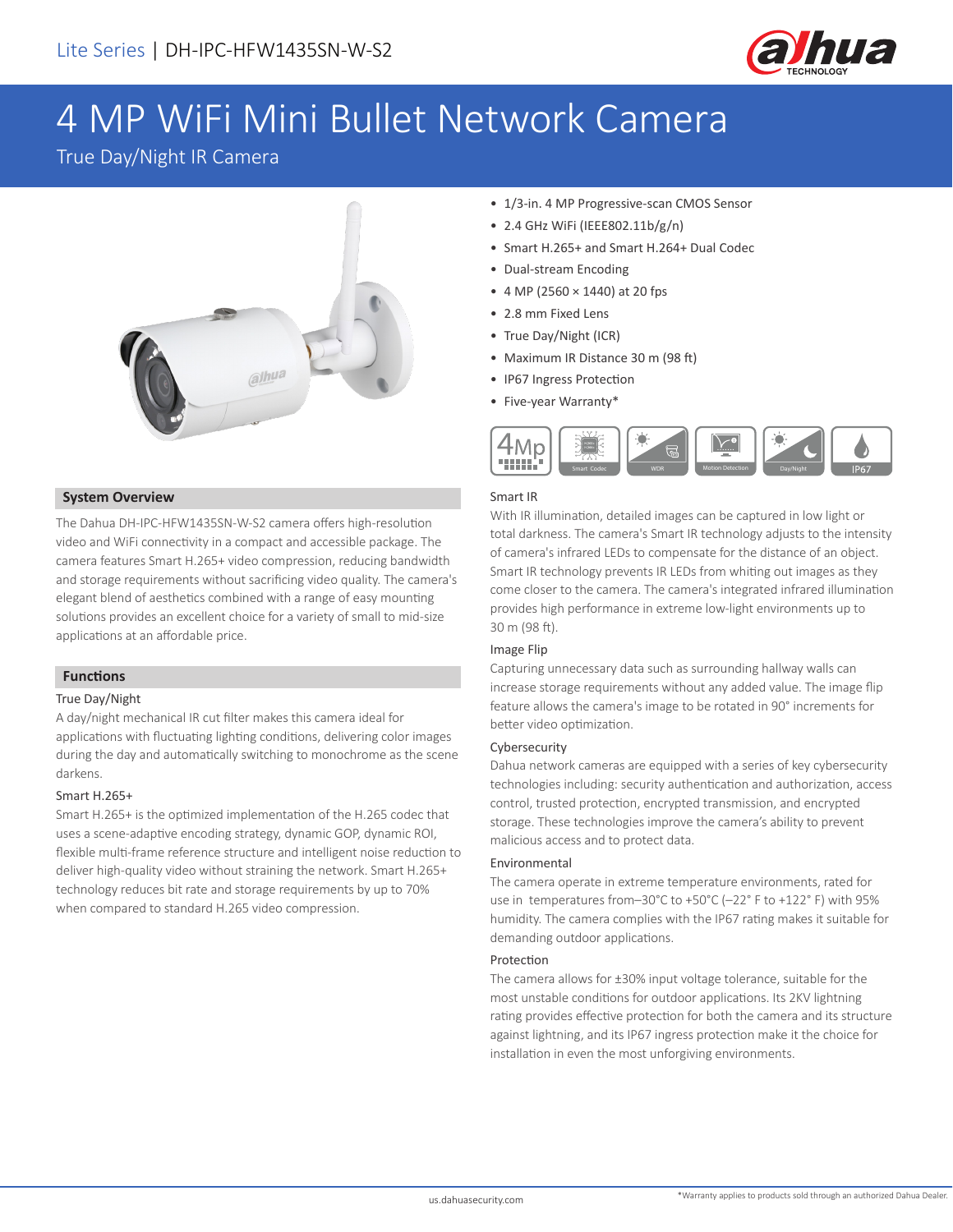### **Technical Specification**

| Camera                          |                                                                                                                                                                                                         |                          |                            |                                |  |
|---------------------------------|---------------------------------------------------------------------------------------------------------------------------------------------------------------------------------------------------------|--------------------------|----------------------------|--------------------------------|--|
| Image Sensor                    | 1/3-in. 4 MP Progressive-scan CMOS                                                                                                                                                                      |                          |                            |                                |  |
| <b>Effective Pixels</b>         | 2560 (H) x 1440 (V)                                                                                                                                                                                     |                          |                            |                                |  |
| RAM/ROM                         | 256 MB / 128 MB                                                                                                                                                                                         |                          |                            |                                |  |
| <b>Scanning System</b>          | Progressive                                                                                                                                                                                             |                          |                            |                                |  |
| <b>Electronic Shutter Speed</b> | Auto, Manual, 1/3 s to 1/100,000 s                                                                                                                                                                      |                          |                            |                                |  |
| Minimum Illumination            | Color: 0.9343 lux at F2.0 (1/30 s, 80 IRE)<br>Color: 0.1195 lux at F2.0 (1/3 s, 80 IRE)<br>B/W: 0.9258 lux at F2.0 (1/30 s, 80 IRE)<br>B/W: 0.1190 lux at F2.0 (1/3 s, 80 IRE)<br>0 Lux at F2.0 (IR on) |                          |                            |                                |  |
| S/N Ratio                       | More than 52 dB                                                                                                                                                                                         |                          |                            |                                |  |
| <b>IR Distance</b>              | Distance up to 30 m (98.04 ft)                                                                                                                                                                          |                          |                            |                                |  |
| IR On/Off Control               | Auto, Manual                                                                                                                                                                                            |                          |                            |                                |  |
| <b>IR LEDS</b>                  | 18                                                                                                                                                                                                      |                          |                            |                                |  |
| Lens                            |                                                                                                                                                                                                         |                          |                            |                                |  |
| Lens Type                       | Fixed                                                                                                                                                                                                   |                          |                            |                                |  |
| Mount Type                      | M12                                                                                                                                                                                                     |                          |                            |                                |  |
| Focal Length                    | $2.8$ mm                                                                                                                                                                                                |                          |                            |                                |  |
| Maximum Aperture                | F2.0                                                                                                                                                                                                    |                          |                            |                                |  |
| Angle of View                   | Horizontal: 97°<br>Vertical: 52°<br>Diagonal: 116°                                                                                                                                                      |                          |                            |                                |  |
| <b>Focus Control</b>            | Fixed                                                                                                                                                                                                   |                          |                            |                                |  |
| Iris Type                       | Fixed                                                                                                                                                                                                   |                          |                            |                                |  |
| <b>Close Focus Distance</b>     | $0.80$ m (2.60 ft)                                                                                                                                                                                      |                          |                            |                                |  |
| DORI <sup>1</sup> Distance      | Detect<br>$(8$ ppf $)$                                                                                                                                                                                  | Observe<br>$(19$ ppf $)$ | Recognize<br>$(38$ ppf $)$ | Identify<br>$(76$ ppf $)$      |  |
|                                 | 56.0 m<br>$(183.70)$ ft)                                                                                                                                                                                | 22.40 m<br>(73.50 ft)    | 11.20 m<br>(36.70 ft)      | 5.60 m<br>$(18.40 \text{ ft})$ |  |
| Installation Angle              |                                                                                                                                                                                                         |                          |                            |                                |  |
|                                 | Pan: 0° to 360°                                                                                                                                                                                         |                          |                            |                                |  |

|                             | Pan: 0° to 360°<br>Tilt: $0^\circ$ to $90^\circ$                                                                                                        |  |
|-----------------------------|---------------------------------------------------------------------------------------------------------------------------------------------------------|--|
|                             |                                                                                                                                                         |  |
| Compression                 | Smart H.265+, H.265, Smart H.264+, H.264, MJPEG                                                                                                         |  |
| <b>Streaming Capability</b> | Two (2) Streams                                                                                                                                         |  |
| Resolution                  | 4 MP (2560 x 1440), 3 MP (2304 x 1296), 1080p (1920 x 1080),<br>1.3 MP (1280 x 960), 720p (1280 x 720), VGA (640 x 480),<br>640 x 360, QVGA (320 x 240) |  |
| Main<br>Stream              | 2560 x 1440 at 20 fps<br>2304 x 1296 at 30 fps                                                                                                          |  |
| Sub Stream                  | 640 x 480 at 20 fps (Main Stream: 2560 x 1440 at 20 fps)<br>640 x 480 at 30 fps (Main Stream: 2304 x 1296 at 30 fps)                                    |  |
| <b>Bit Rate Control</b>     | CBR, VBR                                                                                                                                                |  |
|                             | H.264: 24 kbps to 8192 kbps<br>H.265: 9 kbps to 7424 Kbps                                                                                               |  |
|                             | Auto (ICR), Color, B/W                                                                                                                                  |  |
|                             | BLC, HLC, Digital WDR                                                                                                                                   |  |
|                             |                                                                                                                                                         |  |

| White Balance                          | Auto, Natural, Street Lamp, Outdoor, Manual,<br>Regional Custom                                                                                                                                                                                                       |
|----------------------------------------|-----------------------------------------------------------------------------------------------------------------------------------------------------------------------------------------------------------------------------------------------------------------------|
| Gain Control                           | Auto, Gain Priority, Shutter Priority, Manual                                                                                                                                                                                                                         |
| <b>Noise Reduction</b>                 | 3D DNR                                                                                                                                                                                                                                                                |
| <b>Motion Detection</b>                | Off, On (4 Zones, Rectangular)                                                                                                                                                                                                                                        |
| Region of Interest                     | Off, On (4 Zones)                                                                                                                                                                                                                                                     |
| Smart IR                               | Support                                                                                                                                                                                                                                                               |
| Digital Zoom                           | 16x                                                                                                                                                                                                                                                                   |
| Flip                                   | $0^\circ$ , 90 $^\circ$ , 180 $^\circ$ , 270 $^\circ$                                                                                                                                                                                                                 |
| Mirror                                 | Off, On                                                                                                                                                                                                                                                               |
| <b>Privacy Masking</b>                 | Off, On (4 Areas, Rectangular)                                                                                                                                                                                                                                        |
| Network                                |                                                                                                                                                                                                                                                                       |
| Ethernet                               | RJ-45 (10/100 Base-T)                                                                                                                                                                                                                                                 |
| WiFi                                   | 2.4 GHz WiFi (IEEE802.11b/g/n)                                                                                                                                                                                                                                        |
| Protocol                               | HTTP, HTTPs, TCP, ARP, RTSP, RTP, UDP, SMTP, FTP,<br>DHCP, DNS, DDNS, PPPOE, IPv4/v6, QoS, UPnP, NTP,<br>Bonjour, 802.1x, Multicast, ICMP, IGMP                                                                                                                       |
| Interoperability                       | ONVIF (Profile T, Profile S, Profile G), CGI, SDK, API                                                                                                                                                                                                                |
| <b>Streaming Method</b>                | Unicast, Multicast                                                                                                                                                                                                                                                    |
| <b>Maximum User Access</b>             | 20 Users (Total Bandwidth: 40 Mbps)                                                                                                                                                                                                                                   |
| <b>Edge Storage</b>                    | Network Attached Storage (NAS),<br>FTP, SFTP,<br>Micro SD card Slot, maximum 128 GB                                                                                                                                                                                   |
| Web Viewer                             | IE 9 and IE 11 and later, Chrome, Firefox                                                                                                                                                                                                                             |
| Management Software                    | <b>DMSS</b>                                                                                                                                                                                                                                                           |
| <b>Mobile Operating System</b>         | IOS, Android                                                                                                                                                                                                                                                          |
| Cybersecurity                          | Video Encryption, Firmware Encryption,<br>Configuration Encryption, Digest, WSSE, Account<br>Lockout, Security Logs, IP/MAC Filtering, Generating<br>and Importing X.509 Certification, Syslog, HTTPS,<br>802.1x, Trusted Boot, Trusted Execution, Trusted<br>Upgrade |
| Certifications                         |                                                                                                                                                                                                                                                                       |
| Safety                                 | EN 62368-1                                                                                                                                                                                                                                                            |
| Electromagnetic Compatibility<br>(EMC) | CFR 47 FCC Part 15 Subpart B<br>Electromagnetic Compatibility Directive 2014/30/EU<br>Radio Equipment Directive 2014/53/EU                                                                                                                                            |
| Electrical                             |                                                                                                                                                                                                                                                                       |
| Power Supply                           | 12 VDC ±30%, 1 A                                                                                                                                                                                                                                                      |
| Power Consumption                      | 5.39 W, maximum (12 VDC, IR Full Intensity)                                                                                                                                                                                                                           |
| Environmental                          |                                                                                                                                                                                                                                                                       |
|                                        |                                                                                                                                                                                                                                                                       |
| <b>Operating Temperature</b>           | $-30^{\circ}$ C to +50 $^{\circ}$ C (-22 $^{\circ}$ F to +122 $^{\circ}$ F)<br>Less than 95%RH                                                                                                                                                                        |
| Storage Temperature                    | $-40^{\circ}$ C to +60 $^{\circ}$ C (-40 $^{\circ}$ F to +140 $^{\circ}$ F)                                                                                                                                                                                           |
| <b>Ingress Protection</b>              | <b>IP67</b>                                                                                                                                                                                                                                                           |
| Construction                           |                                                                                                                                                                                                                                                                       |
| Casing                                 | Metal                                                                                                                                                                                                                                                                 |
| Dimensions (L x W x H)                 | 164.90 mm x 70.0 mm x 125.20 mm<br>(6.49 in. x 2.76 in. x 4.93 in.)                                                                                                                                                                                                   |
| Net Weight                             | 0.43 kg (0.95 lb)                                                                                                                                                                                                                                                     |
| <b>Gross Weight</b>                    | $0.71$ kg $(1.61$ lb)                                                                                                                                                                                                                                                 |

1. The DORI distance is a measure of the general proximity for a specific classification to help pinpoint<br>the right camera for your needs. The DORI distance is calculated based on sensor specifications and lab<br>test results